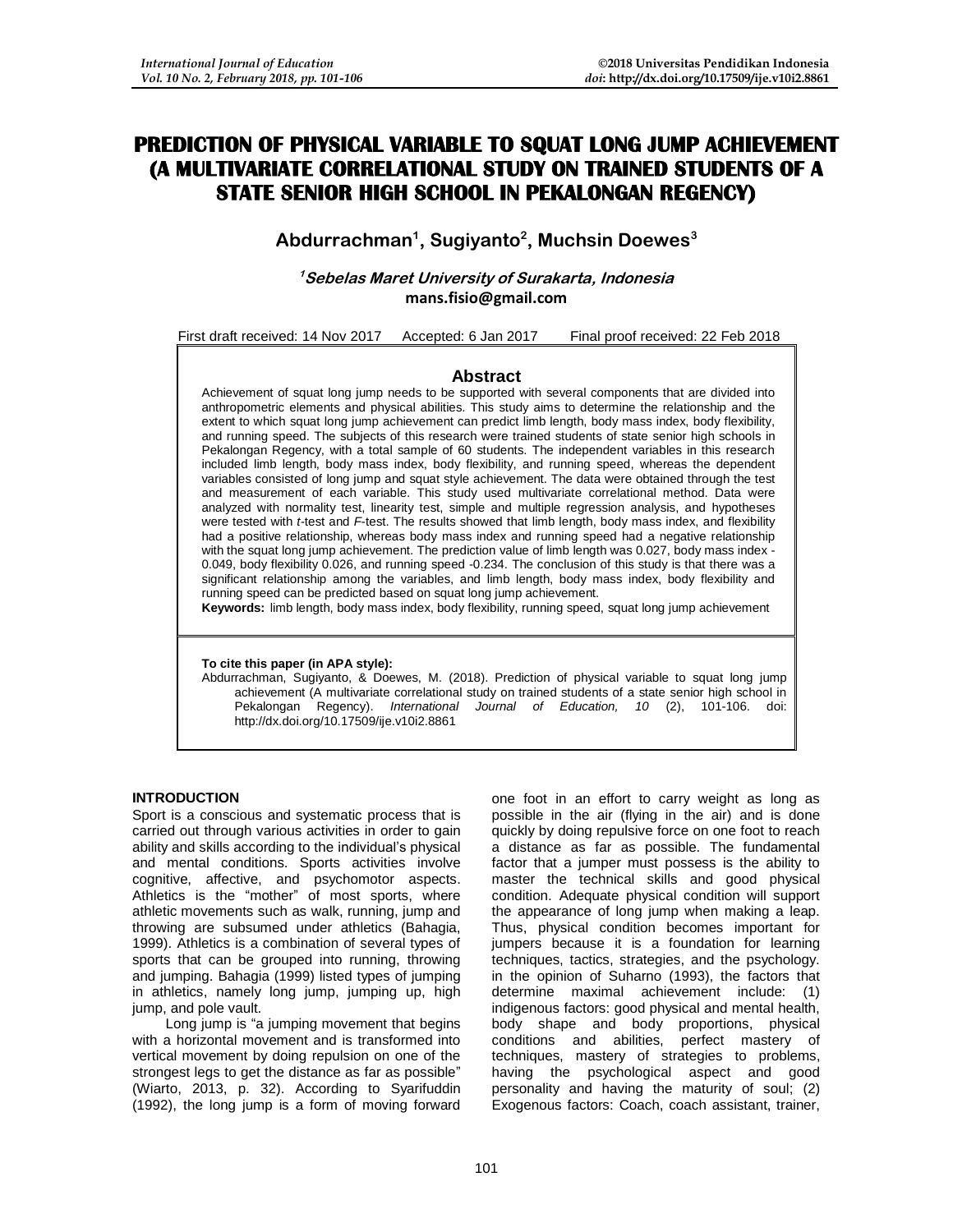venue, equipment, finance, organization, environment, government participation, methods, and training system. As for some components of the physical condition that greatly support the achievement of the long jump, they are power, strength, flexibility, speed, agility, balance, coordination, and reaction (Sajoto, 1998).

Several studies have been conducted related to jumping style of long jump performance with varying results, including Azizi (2014) who studied the contribution of limb muscle strength, weight, and body height to squat long jumpand found that leg muscle strength, weight, and height contributed to the ability of long jump squat style. Huda & Subiono (2016) discovered that the factors of speed, weight and explosive power had an average contribution of 69.3% to long jump ability. A significant correlation between back flexibility and limb length and long jump ability was found by Ilham (2016). Davis et al. (2012) Results from this study suggest that jumping and sprinting are related to success in ultimate athletes. The authors suggested that future research in similar populations should include more performance tests, such as the repeated anaerobic sprint test protocol (RAST), and agility tests, such as the pro-agility test, as these might prove to be useful screening tools. From a practical standpoint, results from these tests also can provide an evaluation of the athletes, as well as the efficacy of strength and conditioning programs. Finally, Yaqin (2013) revealed that there was no effect related to the prefix distance on the long jump, but the speed at the long jump influenced the result of the long jump squat style.

Based on the description above, the study aims to determine whether there is a relationship and prediction on the factors of anthropometric and physical ability to the achievement of long jump squat style, as research on this area has not been found in the literature. The anthropometric factors referred to here are limb length and Body Mass Index (BMI), whereas the physical condition includes back flexibility and running speed.

# **LITERATURE REVIEW**

Long jump is one of the branches in athletic sports. As a branch from athletic sports, movements performed in long jumps are combined with the<br>athletic basic movements, namely running athletic basic movements, namely running movements in the prefix to provide maximum repulsion and jump movement as it goes on to optimize the distance of the jump (Syarifuddin, 1992).

The long jump is a form of jumping movement that begins with a horizontal movement and is transformed into a vertical movement by performing repulsive force on one of the strongest legs to obtain the greatest distance (Wiarto, 2013). Ballesteros in Mardiana, Purwadi, and Satya (2009) suggested that long jumps are the result of horizontal speeds made during the prefix with the vertical power generated from the strength of the repelling leg. According to Santoso et al. (2007), long jump movement consists of: prefix, refuse, jump, float and landed in a sandbox.

According to Mardiana, Purwadi, & Satya (2009) the basic principle of long jump is to build the beginning of the fastest and do the strongest repulsion toward the front-up with one leg to reach the optimal height when flying so as to produce a long distance leap. This is similarly put forward by Sumardi (2000, p. 13) who stated, "Long jump is a movement of lifting the body from one point to another further or taller with a square run fast or slow by resting one leg and landing with the feet or other limbs with a good balance".

Marwanto (2007) explained that the length of the limb is the vertical distance between the feet to the groin as measured by standing upright. The limb as a member of the lower motion serves as a support for upper limb motion, as well as determinant of movement in walking, running, jumping or kicking. A person who has longer limb lengths will likely have a better jump because of the wider jump or step toward the front. So, the longer the limbs the further the jump or run in the long jump (Ilham, 2016).

The ideal body proportion is very important in achieving high achievement, as each sport demands an ideal body in accordance with the terms of the sport that is followed. In general, athletes especially for long jump athletes should have the ideal height or portion (Amirudin, 2016). Hamlin and Sugiyama (2013) stated that the body influences a person's ability to exercise. This is very much true for the long jumping athlete, because with a good body proportion the athlete will easily do repulsion and get longer drift time during the phase of drift. As Hidayatullah (2003) argued, athletic athletes with high achievements require a special biological profile with features of biometric ability and good psychological characteristics. The biometric aspects include weight, height of the body type. So the achievement of squat long jump is determined by ideal weight or lightweight to help create a longer drift in the air.

Meanwhile, back flexibility is thought to play a role in the determination of the long jump achievement whereby an athlete is concerned with the body during the floating phase, because the back flexibility makes it easier for an athlete to position his body while flying and also when it falls (Ilham, 2016). The back flexibility will provide the angle of movement in the long jump swing. In this case, it is explained that flexibility is the effectiveness in an athlete's adjustment to do all the body activities with stretching as far as possible, especially on the muscles and ligaments around the joints. The higher the back flexibility, the greater the angle of body movement in the swing, so that the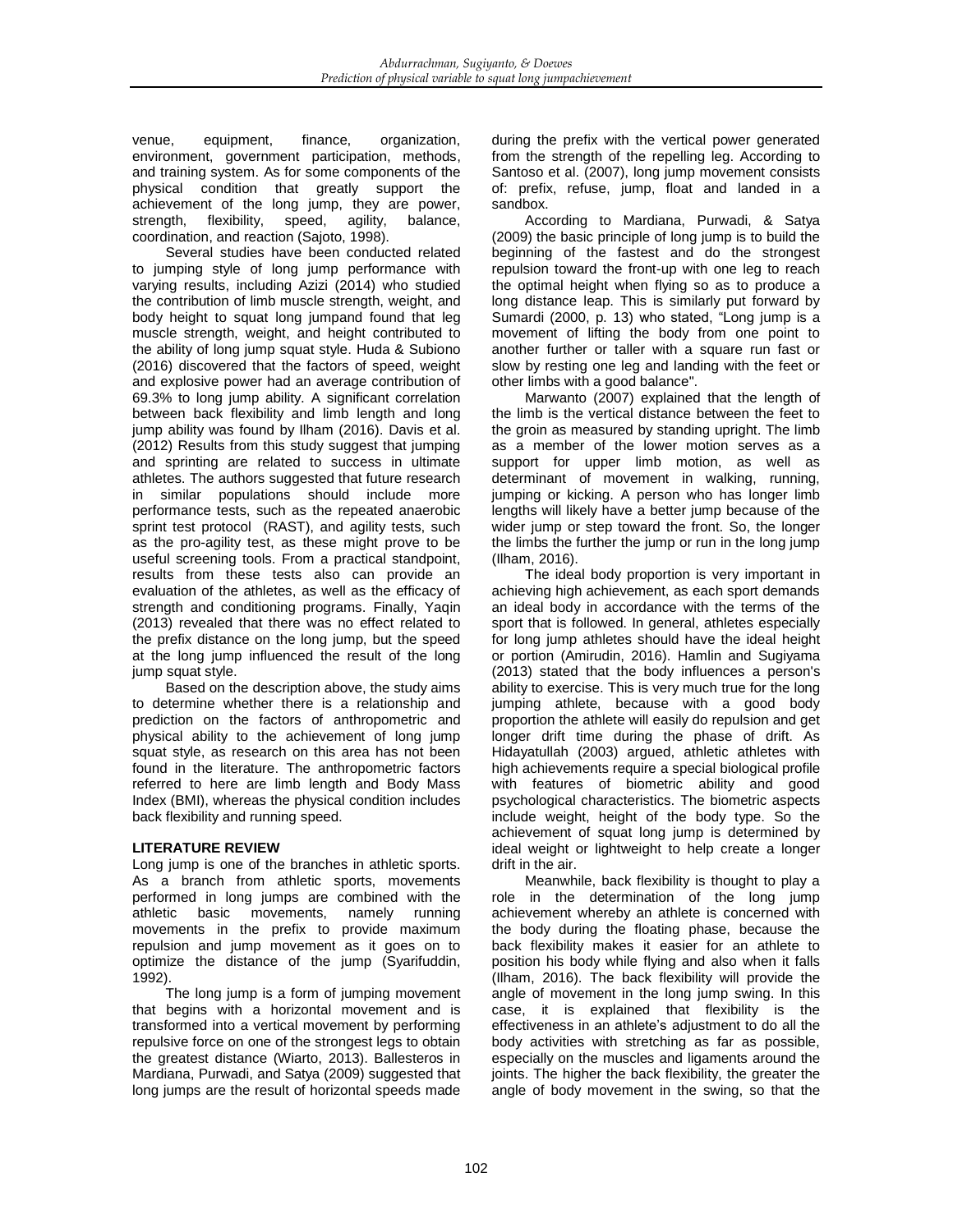power generated is also greater at the time before touching the sand when both legs are extended forward and the body bent (Jarver, 2005). Back flexibility is visible at the time of the fly where the body rapidly tends its forward so that both limbs can reach the farthest point in the jump result.

Finally, running speed or prefix speed is one component of basic physical conditions that may affect jumping achievement in long jump numbers. The running speed of a jumper can increase the power of the forward impulse and when doing repulsion or take off (Jarver, 2005). Speed here is defined as the ability to perform similar movements in a row in the shortest possible time or the ability to pursue a motion in the shortest possible time (Harsono, 1988). Running speed is defined simply as the step length or step frequency. To increase running speed is by increasing one or both of these parameters, keeping in mind the good running technique (Syarifuddin, 1992).

#### **METHODS**

This study used correlational method with survey, test, and measurement. Tests and measurements were performed to obtain a description of the relationship and predictions of limb length (X1), body mass index (X2), body flexibility (X3) and running speed (X4) on the squat long jump achievement (Y).

This study was conducted from May-June 2017. The population of this research included the trained students who of state senior high schools in Pekalongan Regency. Samples were taken using a simple random sampling technique, resulting in 60 students.

The measurement instruments used in this study were as follows: the limb length used midline measuring instrument; body mass index using body weight and height with strata meter and scales; body flexibility using the flexibility test with sit and reach test; running speed using a 40 meter run track and a stopwatch; and squat style long jump achievement using field squat style long jump test and a meter gauge.

The measurement data were analyzed with regression techniques. Before performing the test of analysis, a number of test requirements to determine the feasibility of data were carried out. The prerequisite test consisted of a test of normality and a linearity test. After the prerequisite test, the next analysis was hypothesis test, including the correlation coefficient analysis, multiple linear regression, *F*-test and *t*-test. The research data were processed using SPSS 19.0 application. This application can help calculate data to reduce errors in calculations.

## **RESULTS**

Based on the measurements of the variables of limb length, body mass index, body flexibility, running speed, and squat style long jump achievement conducted, the following results were found: limb length minimum 70 and maximum 90, mean 78.6 with a standard deviation of 4.4501; body mass index (BMI), min. 17 and max. 29.4, mean 21.6 with a standard deviation of 2.8177; body flexibility min 23, max. 47, mean 34.4 with a standard deviation of 5.5945; running speed min. value of 4.2, max. value of 6.6, mean 5.3 with a standard deviation of 0.6533; and achievement of squat style long jump: minimum value 3.2, max. value 5.2, mean 4.4 with a standard deviation of 0.4330.

The results of data normality test performed on each group using SPSS 19.0 application through Kolmogorov-Smirnov test are provided in Table 1.

#### Table 1 Normality Test

|                         | Kolmogorov-Smirnov <sup>a</sup> |    |      |  |
|-------------------------|---------------------------------|----|------|--|
|                         | <b>Statist</b>                  | Df | Sig. |  |
|                         | ic                              |    |      |  |
| Limb Leght              | .104                            | 60 | .174 |  |
| Body Mass Index         | .079                            | 60 | .200 |  |
|                         |                                 |    |      |  |
| <b>Body Flexibility</b> | .092                            | 60 | .200 |  |
|                         |                                 |    |      |  |
| <b>Running Speed</b>    | .111                            | 60 | .051 |  |
| Long Jump               | .100                            | 60 | .200 |  |
| Achievement             |                                 |    |      |  |

From the normality test results in table 1, it was found that the data for all variables were normally distributed, as the values of significance for every variable were greater than 0.05.

| Table 2 Linearity of Regression Test |                         |       |                     |                                    |           |  |
|--------------------------------------|-------------------------|-------|---------------------|------------------------------------|-----------|--|
| Independent Variable                 | Dependent<br>Variable   |       | Sig.<br>(linearity) | Sig. (Deviation<br>from Linearity) | Linearity |  |
| Limb Length $(X_1)$                  | Squat Long              | 0,543 | 0.119               | 0.907                              | Linier    |  |
| Body Mass Index $(X_2)$              |                         | 2,230 | 0.005               | 0.157                              | Linier    |  |
| Body Flexibility (X <sub>3</sub> )   | Jump<br>Achievement (Y) | 1,035 | 0.000               | 0.447                              | ∟inier    |  |
| Running Speed $(X_4)$                |                         | 1.520 | 0.000               | 0.130                              | Linier    |  |

From the results of regression test provided in Table 2, it can be seen that the variables of limb length (X1), body mass index (X2), body flexibility (X3), and running speed (X4) had a significantly linear relationship with the achievement of squat style long jump (Y).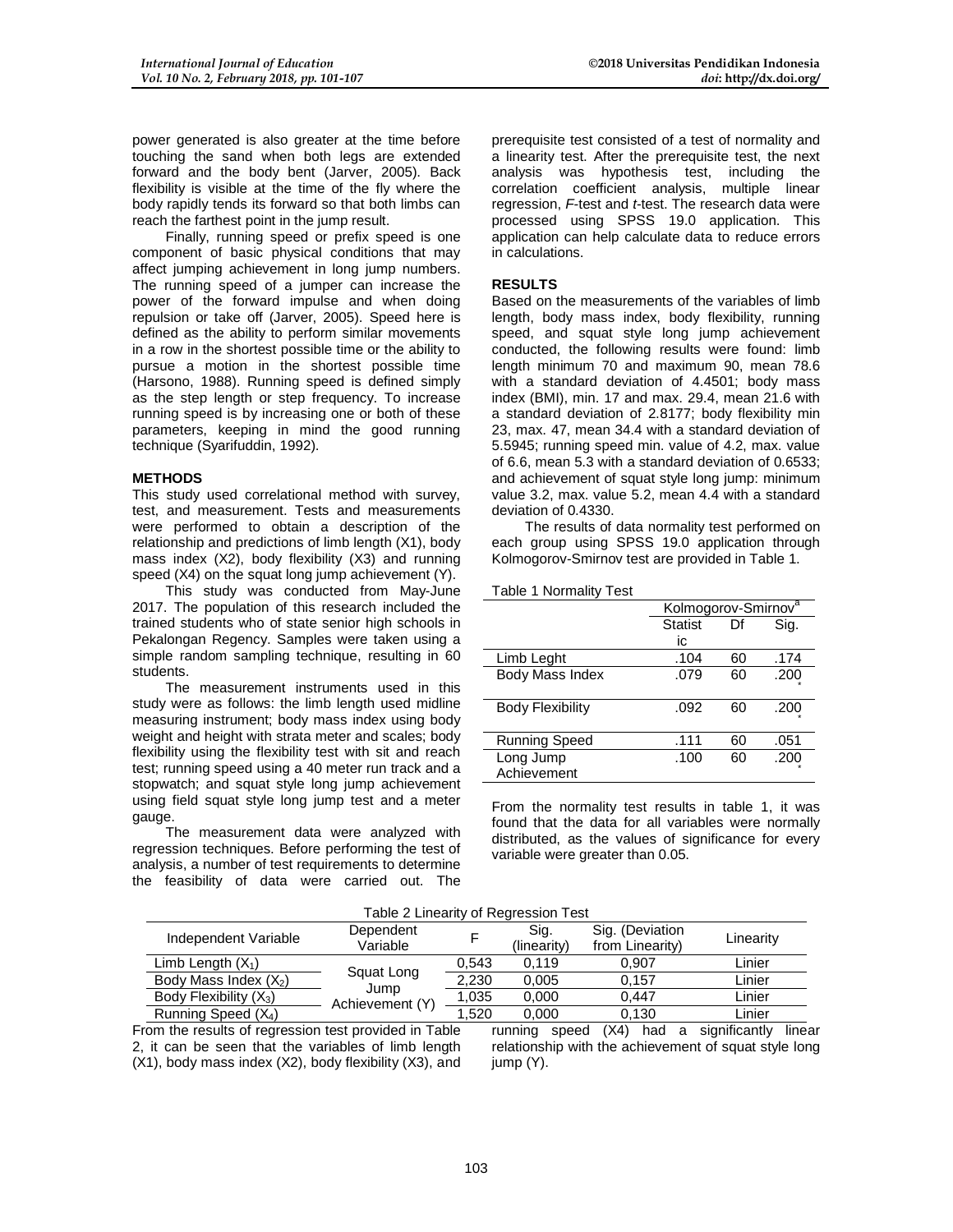|       |               | Table 3 Coefficient Correlations Analysis | Model Summary                                                                            |                                        |                            |       |
|-------|---------------|-------------------------------------------|------------------------------------------------------------------------------------------|----------------------------------------|----------------------------|-------|
| Model |               | R Square                                  | <b>Adjusted R Square</b>                                                                 |                                        | Std. Error of the Estimate |       |
|       | $715^{\circ}$ | 511                                       | .475                                                                                     |                                        |                            | .3137 |
|       |               |                                           | a. Predictors: (Constant), Limb Length, Body Mass Index, Body Flexibility, Running Speed |                                        |                            |       |
|       |               |                                           | lenath.                                                                                  | body mass index, body flexibility, and |                            |       |

For correlation coefficient, based on the results presented in Table 3, it can be seen that that there was a significant relationship between the limb running speed simultaneously with the achievement of squat style long jump with a score of 0.715.

#### Table 4 Signification of Correlation Results

| <b>ANOVA</b> <sup>D</sup> |            |                |    |             |        |                   |  |
|---------------------------|------------|----------------|----|-------------|--------|-------------------|--|
| Model                     |            | Sum of Squares | df | Mean Square |        | Sig.              |  |
|                           | Regression | 5.649          |    | 1.412       | 14.352 | .000 <sup>a</sup> |  |
|                           | Residual   | 5.412          | 55 | .098        |        |                   |  |
|                           | Total      | 11.062         | 59 |             |        |                   |  |

a. Predictors: (Constant), Limb Length, Body Mass Index, Body Flexibility, Running Speed

b. Dependent Variable: Squat long jump achievement

Hypothesis test for the variables of limb length, body mass index, flexibility, and running speed simultaneously using *F*-test with 5% significance level resulted in a significance value of (0.000) <0.05 and  $F_{\text{count}} = 14.352 > F_{\text{table}} = 2.540$ ; then the hypothesis was accepted which means that there was a simultaneously significant relationship between the length of the limb, body mass index, body flexibility, and running speed with the squat style long jump achievement.

| COPILICIENTS            |                                |            |                              |          |      |  |  |
|-------------------------|--------------------------------|------------|------------------------------|----------|------|--|--|
|                         | Unstandardized<br>Coefficients |            | Standardized<br>Coefficients |          |      |  |  |
| Model                   | в                              | Std. Error | <b>Beta</b>                  |          | Sig. |  |  |
| (Constant)              | 3.711                          | .859       |                              | 4.319    | .000 |  |  |
| Limb Length             | .027                           | .009       | .278                         | 2.915    | .005 |  |  |
| Body Mass Index         | $-.049$                        | .015       | $-.318$                      | $-3.223$ | .002 |  |  |
| <b>Body Flexibility</b> | .026                           | .008       | .330                         | 3.274    | .002 |  |  |
| <b>Running Speed</b>    | $-234$                         | .069       | $-0.352$                     | $-3.382$ | .001 |  |  |

Table 5 Coefficient Multiregression Analysis Test **Coefficients<sup>a</sup>**

a. Dependent Variable: Squat long jump achievement

Similarly, as shown by Table 5, the values of *t* for all variables were greater than the  $t_{critical}$ . This means there was individually a significant relationship between each of the variables (limb length, body mass index, body flexibility, and running speed) with the dependent variable of squat style long jump achievement.

The result of coefficient correlation analysis can be written in the following simple linear regression formula:  $\hat{Y} = 3.711 + 0.027 \text{ X1} - 0.049 \text{ X2} + 0.026$ X3 – 0.234 X4. The interpretation of the regression formula is as follow: Constanta (a) means that if the variables of limb length, body mass index, body flexibility, and running speed have the value of zero (0), then the value of the squat style long jump achievement variable is 3.711.

Limb length coefficient value was 0.027. This implies that the limb length variable had a positive relationship with the long jump achievement of the squat style which means that for each limb length increase, the jump in the squat style would rise by 0.027 meters with the assumption that the other independent variables of the regression model were fixed. Meanwhile, the coefficient value of body mass index was -0.049. This implies that the body mass index variable had a negative relationship with the squat long jump achievement, which means any decrease in the body mass index by one unit would result in a rise by 0.049 meters in the jump, with the assumption that the other independent variables of the regression model were fixed. With a coefficient value of 0.026, body flexibility had a positive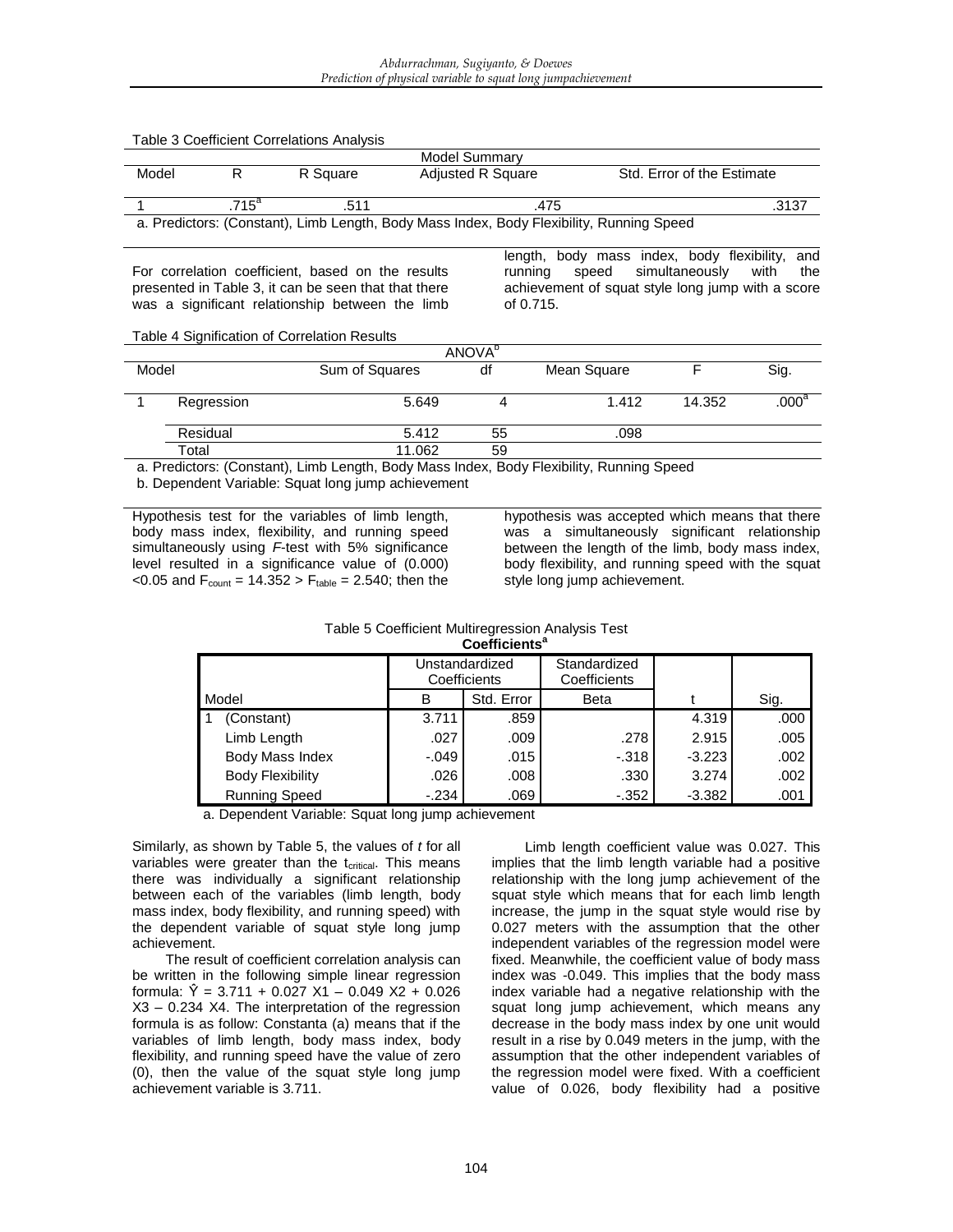correlation with the squat long jump achievement. which means that each increase of flexibility by one unit would increase the jump by 0.026 meters, with the assumption that the other independent variables from the regression model were fixed. Finally, the coefficient value of running speed was -0.234. This implies that the variable of running speed had a negative relationship with the squat long jump achievement, which means any decrease in the running speed by one unit, then the squat long jump achievement would rise by 0.234 meters, with the assumption that the other independent variables of the regression model were fixed.

## **Discussion**

In this study it was found that long jump athletes with different limb lengths would have different achievements in their jump results. Each increase of limb length by one unit would result in a rise by 0.027 meters in the jump. Although the data analysis shows the prediction of the length of the limb to the achievement of long jump is quite low, limb length is a strength advantage, because long legs do not rule out the effects on muscle strength. The longer the muscle, the stronger the move (Warsito, 2001). In terms of biomechanics, limb length has a longer range. Thus, long limbs have longer swings, which can help achieve maximum jump spacing. The advantage of limbs length is possible to increase the length of steps that can be taken (Syarifudin, 1992). This result is different from that of previous research (Azizi, 2014; Marwanto, 2007), where previous research has suggested that limb lengths contribute and even predict squat style jump performance. Meanwhile, in this study limb length had a fairly low analysis results, but basically still had a relationship and a prediction value.

The body mass index has a role in predicting the long jump with squat style. It means any decrease in body mass index of one unit will cause a rise by 0.049 meters in the jump. Body weight and height is a part in biometrics that can affect the achievement of sports. Adisasmita (1992, p. 65) sayd that "the attraction of the earth catches a point called "weight point". The weight is located at the waist, slightly below the navel. Hidayatullah (2003, pp. 12-13) added, "High achievement sports require a special biological profile with biometric abilities and good psychological characteristics. The biometric aspects include height, weight, height of sitting, length of upper and lower limbs, body type and others". So it can be concluded that anatomical factors, especially height and weight, are one of the most important supporting factors for a long jump athlete. This result is in accordance with that of previous study of Amirudin (2016) that the body mass index has a relationship, contribution and prediction of long jump results. Furthermore, as Sajoto (1988) pointed out, the determinants of sport achievement can be grouped into four aspects, one

of which is the biological aspects which include: body posture and structure, consisting of height, body weight, and body shape. So, someone who has more stature will usually have long legs and will run fast and reach longer steps.

Previous research has also shown that body flexibility has an influence and can predict the long jump style with squat style results at the time before the landing, i.e. the foot is extended forward with the body bent forward (Ilham, 2016). Good landing is a continuation of the pattern on the long jump with squat style. At the moment before touching the sand, both limbs are straightened/stretched forward and the body bent forward (Jarver, 2015). The role of back spacing in the long jump is seen when the body whips forward as it flies. Good formation will provide a boost to mastery of techniques when performing long jump techniques, especially when flying in the air. In this study the variable of body flexibility also has a positive relationship with the achievement of long jump with squat style, which means any increase in body flexibility by one unit then the squat style long jump achievement will rise by 0.026 meters.

Meanwhile, running speed had a negative relationship with the achievement of long jump with squat style, which means any decrease in the running speed by one unit then the achievement of long jump with squat style will rise by 0.234 meters. Achievements that are optimal to achieve can be obtained by always paying attention to a fast technique, so that will produce a distance leap that is far. In this research, it is found that running speed is the most contributing factor to long jump with squat style, which is in correspondence with the result of previous research (Amirudin, 2016).

The results of this study show there was a relationship and prediction between the limb length, body mass index, body flexibility, and running speed simultaneously with the squat style long jump achievement. There was also a positive relationship between limb length and body flexibility; in other words, the greater the limb lengths and flexibility, the greater the results in the long jump with squat style achievement. The variables of body mass index and running speed also had a positive relationship, which means if the body mass index and running speed were smaller, the results of the long jump with squat style achievement would be greater. Thus, in this study if an athlete has a long limb, an ideal body in this case with a low body mass index, great body flexibility, and fast running ability, the athlete will get maximum jump results. So, it can be concluded that limb muscle strength, weight and height, influence and support the maximum result of long jump with squat style. Still, there are other factors that affect the results of long jump with squat style that are not included in this study.